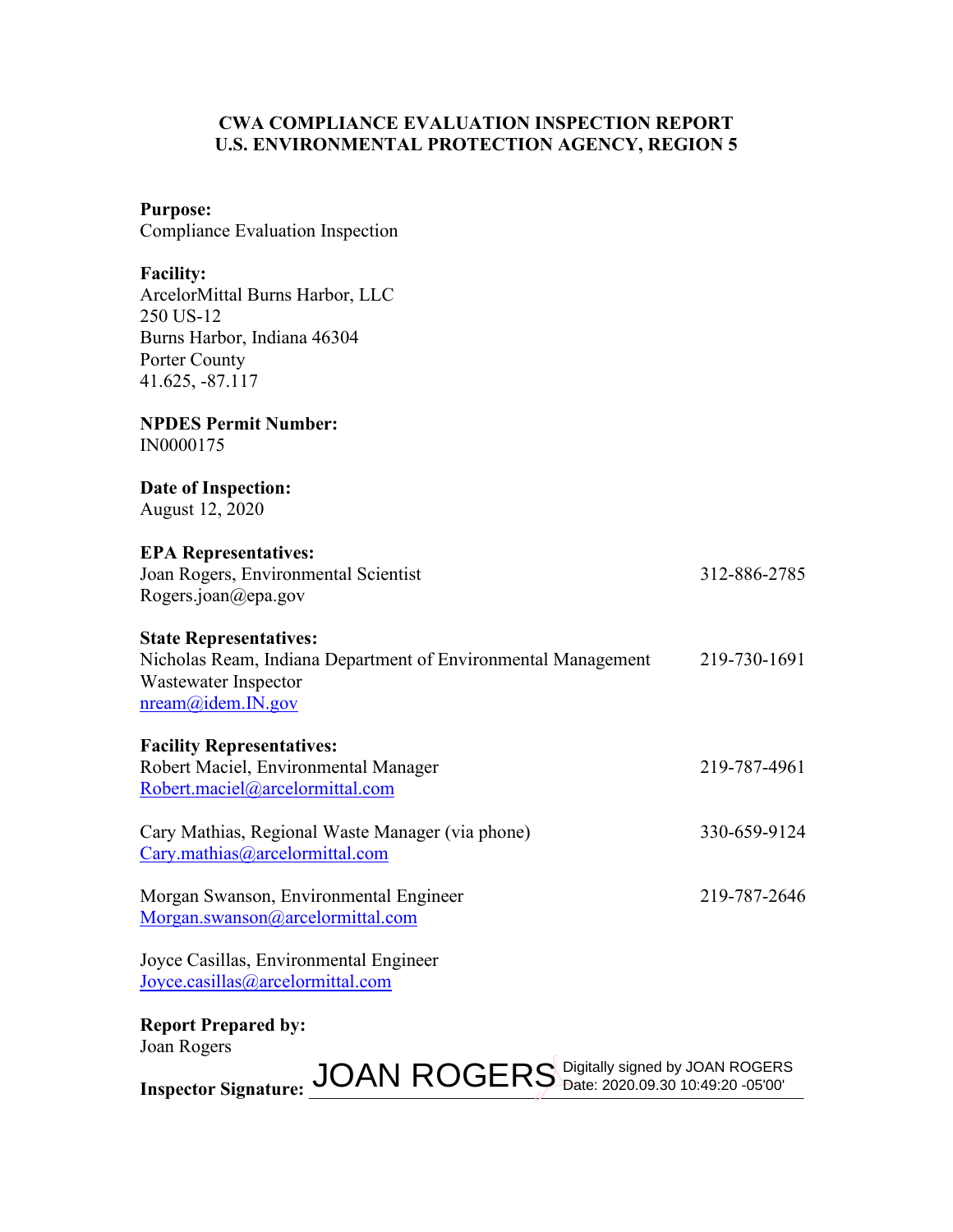## Approver Name and Title: Ryan Bahr, Chief, Section 2, WECAB

# $\Delta$ pprover Signature/Date:  $\frac{RYAN}{BAHR}$  Digitally signed by RYAN BAHR  $\Delta$

# **1. BACKGROUND**

The purpose of this report is to describe and document the discussion and site inspection at the ArcelorMittal Burns Harbor facility on August 12, 2020. This inspection was performed pursuant to Section 308(a) of the Federal Water Pollution Control Act, as amended.

The ArcelorMittal Burns Harbor (AMBH) facility is one of the largest fully integrated steel mills in North America, with the capacity to produce approximately 5 million tons of raw steel per year. They operate under NPDES Permit No. IN0000175, which was issued on May 27, 2016 and expires on June 30, 2021.

The inspection on August 12, 2020 was a Compliance Evaluation Inspection to document compliance with the facility's permit and gather information about:

- a. When Blast Furnace D went online and current status of dye tracer testing of the Blast Furnace Recycle System.
- b. Recent ammonia exceedances at Outfall 001 and AMBH's investigation of ammonia in the Non-Contact Cooling Water/Storm Water Ditch (Storm Ditch) that enters the stream after Outfall 011 but before Outfall 001.
- c. Recent Whole Effluent Toxicity (WET) Testing failures and the facilities actions related to the development of a Toxicity Reduction Evaluation.
- d. Current status of flow proportioning and information about the location of the flow meter with respect to the sampling location at Outfall 011.
- e. June 15, 2020 bypass event.
- f. Current status of cyanide and phenols flow proportioning.
- g. The changes made at Outfall 002's flow meter.

## **2. SITE INSPECTION**

#### **Site Entry and Opening Conference – August 12, 2020**

| <b>Arrival Time:</b>                                                         | 9:10 A.M.                             |  |  |
|------------------------------------------------------------------------------|---------------------------------------|--|--|
| <b>Presented credentials?</b>                                                | Yes                                   |  |  |
|                                                                              | Badging personnel at the main desk at |  |  |
| Credentials presented to whom and at                                         | 9:10 A.M. and then to Morgan Swanson, |  |  |
| what time?                                                                   | Rob Maciel and Joyce Casillas at 9:30 |  |  |
|                                                                              | A.M.                                  |  |  |
| Was an opening conference held? With<br>Yes. Ms. Swanson, Mr. Maciel and Ms. |                                       |  |  |
| Casillas.<br>whom?                                                           |                                       |  |  |
| No.<br>If photographs or documents were taken, does the facility consider    |                                       |  |  |
| any to be Confidential Business Information (CBI)?                           |                                       |  |  |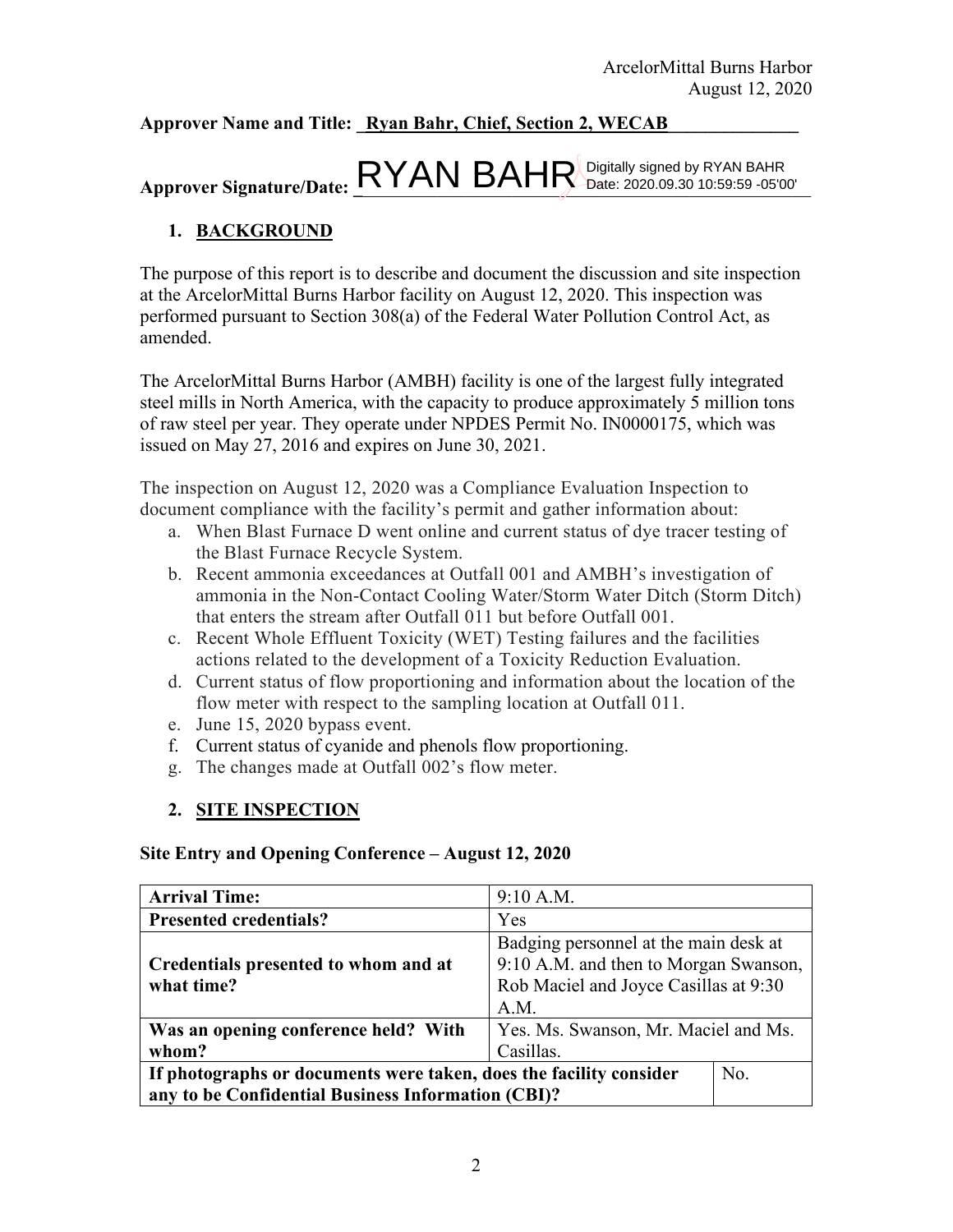| Which information does the   None.    |  |                                                                                |
|---------------------------------------|--|--------------------------------------------------------------------------------|
| <b>facility consider to be CBI?</b>   |  |                                                                                |
| <b>EPA</b> vehicle parked in approved |  | Yes                                                                            |
| location?                             |  |                                                                                |
|                                       |  | <b>Location where EPA vehicle was parked?</b> Environmental Services Building. |

#### **Interview**

EPA inspector, Ms. Rogers, and IDEM inspector Mr. Nick Ream followed Ms. Swanson to the Environmental Services Building conference room. IDEM inspector, Mr. Ream, explained that the purpose of the inspection was to document compliance with the NPDES permit, obtain information about recent exceedances and the bypass event, and view the changes made at Outfall 002. Mr. Mathias joined the meeting via telephone.

#### Blast Furnace D and Dye Tracer Study

On the morning of July 16, 2020, there was an explosion at AMBH. IDEM received information from the company that morning that the "D1 Stove" exploded at Blast Furnace D. At the time, it was unclear whether the fire suppression water would flow out Outfall 002 or to the Dirty Industrial Wastewater (DIW) sewer and through the Secondary Wastewater Treatment Plant (SWTP) and to Outfall 001. On July 16, 2020, IDEM requested information related to the explosion and screening values for pollutants following the explosion. AMBH responded to those questions on July 24, 2020 and provided the screening values on July 27, 2020.

During this inspection, EPA and IDEM representatives inquired as to whether Blast Furnace D was still offline. AMBH representatives stated that Blast Furnace D was not currently online. They intended to bring it back online during the week of August 24, 2020 but bringing a blast furnace online is "chaotic at best" and those dates are tentative. EPA and IDEM representatives stressed that they wished to be present during the dye tracer study and understood that this could happen during the time when the furnace was being brought back online. Mr. Maciel believed that AMBH could give the agencies 72 hours before the testing was to begin. Mr. Mathias stated that he would be sending a dye tracer study plan to the agencies by Friday, August 14, 2020, or early the following week.

#### Ammonia Exceedances

Beginning in early June, AMBH began having a series of ammonia exceedances from Outfall 001, including: (7-day average permit limit  $= 0.62$  mg/L, Daily maximum permit  $\text{limit} = 0.51 \text{ mg/L}$  and 540 lb/day)

| $\bullet$ 6/07/20 | 7-day average | $0.64$ mg/L         | 03.23% exceedance |
|-------------------|---------------|---------------------|-------------------|
| $\bullet$ 6/30/20 | 7-day average | $0.74$ mg/L         | 19.35% exceedance |
| • $7/01/20$       | Daily maximum | $0.64$ mg/L         | 25.49% exceedance |
| • $7/01/20$       | Daily maximum | 561 lb/day          | 03.89% exceedance |
| • $7/02/20$       | Daily maximum | $0.67$ mg/L         | 31.37% exceedance |
| • $7/02/20$       | Daily maximum | $604$ lb/day        | 11.85% exceedance |
| • $7/04/20$       | Daily maximum | $0.52 \text{ mg/L}$ | 01.96% exceedance |
| • $7/06/20$       | Daily maximum | $0.53$ mg/L         | 03.92% exceedance |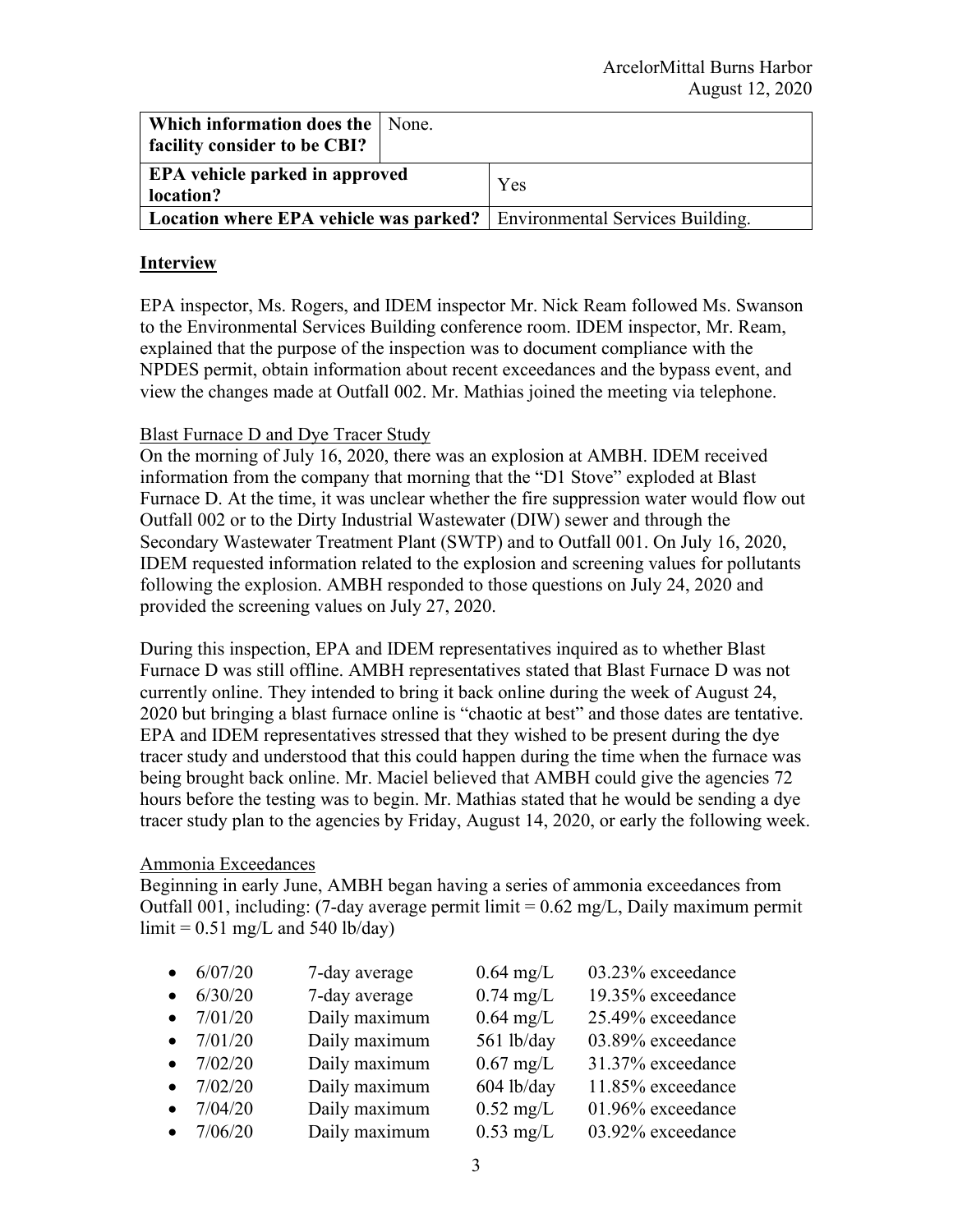| • $7/13/20$ | Daily maximum | $0.67 \text{ mg/L}$ | 31.37% exceedance |
|-------------|---------------|---------------------|-------------------|
| • $7/13/20$ | Daily maximum | 582 lb/day          | 07.78% exceedance |
| • $7/15/20$ | Daily maximum | $0.54$ mg/L         | 05.88% exceedance |
| • $7/16/20$ | Daily maximum | $0.58 \text{ mg/L}$ | 13.73% exceedance |
| • $7/20/20$ | Daily maximum | $0.61$ mg/L         | 19.61% exceedance |

Mr. Mathias stated that AMBH has begun conducting focused sampling at various locations along the Storm Ditch and upstream of Outfall 001 and downstream of Outfall 011. The sampling is focused on ammonia and all the data has not been received from the lab yet. This is Phase 1 and it consists of 15-20 fixed sample points that are daily 24-hour time composited. Phase 1 will run for two weeks and AMBH will share the data once it is complete. After analyzing the data from Phase 1, AMBH plans to conduct a Phase 2 sampling program that is more focused where the Phase 1 sampling indicates it should be. Mr. Mathias stated that AMBH would share this data with EPA and IDEM.

EPA asked additional questions about the Storm Ditch. AMBH representatives stated that the Storm Ditch begins on the facility but goes offsite for approximately  $\frac{1}{2}$  mile. While offsite, it flows past a Praxair facility and the Norfolk Southern Railyard. Then the Storm Ditch comes back onsite. Some of the Phase 1 sampling locations were chosen to determine if there is ammonia loading to the water in the Storm Ditch while the flow was off the AMBH property. An initial theory of Mr. Mathias was that the ammonia levels of Lake Michigan were causing the increase of ammonia to the Storm Ditch. Water cannons spray additional Lake Michigan water into the Storm Ditch for temperature control.

#### WET Testing Failures and TRE

On June 26, 2020, AMBH notified IDEM that it had failed its quarterly WET Testing. The effluent passed the acute toxicity test but failed the chronic toxicity test with a Toxicity Unit value of  $11.52 \text{ TU}_c$  (Permit limit is 1 TU<sub>c</sub>). On July 1, 2020, AMBH notified IDEM that its confirmation testing also passed the acute toxicity test but failed the chronic toxicity test with a Toxicity Unit value of  $2,050$  TU<sub>c</sub>. The failure of the second WET test triggers the permit requirement for AMBH to develop a Toxicity Reduction Evaluation (TRE). The plan is to be completed within 90 days and submitted to IDEM. AMBH representatives stated that they were currently working on the plan for the TRE.

#### 24-hour Compositing and Flow Meter at Outfall 011

Recently, IDEM and EPA wanted to confirm that sampling at Outfall 011 was flow proportioned, since the flow meter for Outfall 011 was not located at the same place as where the sampling takes place. The flow meter for Outfall 011 is located after the SWTP, which is before the flow goes to the lagoons. Outfall 011 is immediately after the lagoons. The flow meter is listed at its current location in the AMBH permit.

AMBH representatives confirmed that 24-hour compositing is being done at Outfall 011. They will be looking into options to co-locate the sampling and flow meter and felt that the opportunity to make changes would be during the next permit issuance.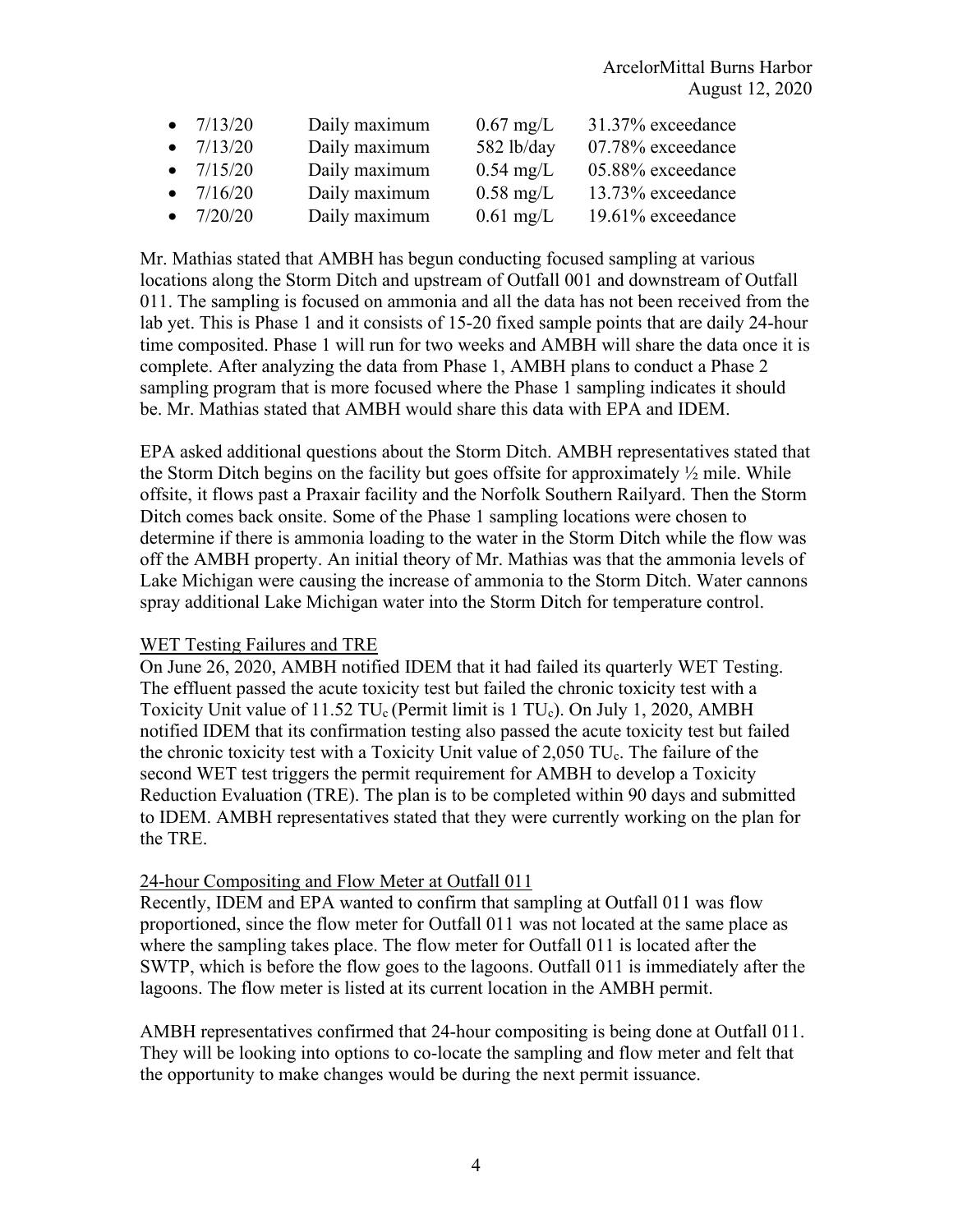#### June 15, 2020 Bypass Event

On June 15, 2020, AMBH submitted a Bypass/Overflow Incident Report to IDEM. The report stated that an estimated 15,000 gallons of flow bypassed treatment from 8:31 A.M. to 8:47 A.M. and flowed out Outfall 002. Outfall 002 is permitted for noncontact cooling water and storm water. The description of the bypass/overflow event stated "While switching from lake water back to non-contact water, there was a time period of 15 minutes where the streams were co-mingled. With closed water pressure higher than lake water, closed water passed into the lake water system and discharged with the non-contact cooling water." Additionally, it states "When the issue was discovered, operators promptly closed the connection. Outfall 002 was observed, and no signs of damage were noted."

During the discussion on the day of the inspection, AMBH representatives stated that there is a double block and bleed valve between two valves. One valve is non-contact cooling water and when opened, releases that water to Outfall 002. The other valve is for the water in the Blast Furnace Recycling System and when opened, releases this water to the SWTP and then to Outfalls 011 and 001. On June 15, 2020, a new person opened one valve before closing another. AMBH was still working on a Root Cause Failure Analysis (RCFA) for this event and stated that IDEM and EPA could request it in two weeks. EPA and IDEM inspectors requested that the RCFA include drawings and/or a schematic of these valves.

#### Cyanide and Phenols Flow Proportioning

In July 2020, EPA and IDEM notified AMBH that cyanide and phenol sampling needed to be flow proportioned in addition to being collected via manually composited grab samples. AMBH hired a person to do this and AMBH representatives stated that the cyanide and phenol samples are being flow proportioned as of August 3, 2020 at Outfalls 001, 002, and 011. Outfall 011 flow is measured at the current location at the SWTP. This is not representative of the samples at Outfall 011.

#### Outfall 002 Flow Meter Changes

During recent discussions with AMBH, their representatives stated that because Lake Michigan lake levels were so high, the lake was interfering with the flow meter at Outfall 002. AMBH stated that they had altered some equipment at Outfall 002 and EPA and IDEM inspectors requested to observe Outfall 002.

After observing Outfall 002, EPA and IDEM inspectors were still unclear as to the actions taken by AMBH and requested a call with AMBH representatives to clarify what was observed on August 12, 2020 by Outfall 002. On August 19, 2020, Mr. Ream and Ms. Rogers spoke with Ms. Swanson and Mr. Mathias on the phone. During the conversation, the inspectors learned that the high Lake Michigan water levels were getting into the housing for the electronics for the Outfall 002 flow meter. This housing was previously slightly above water level, but as the lake level rose, it was now submerged. Although the housing was supposed to be water-tight, water did get in and caused shorting of the electronics. The electronics have been moved to ground level.

The flow meter for Outfall 002 is underwater, in the vault for the outfall. This vault is approximately five feet below the surface of the water. The meter is a velocity meter and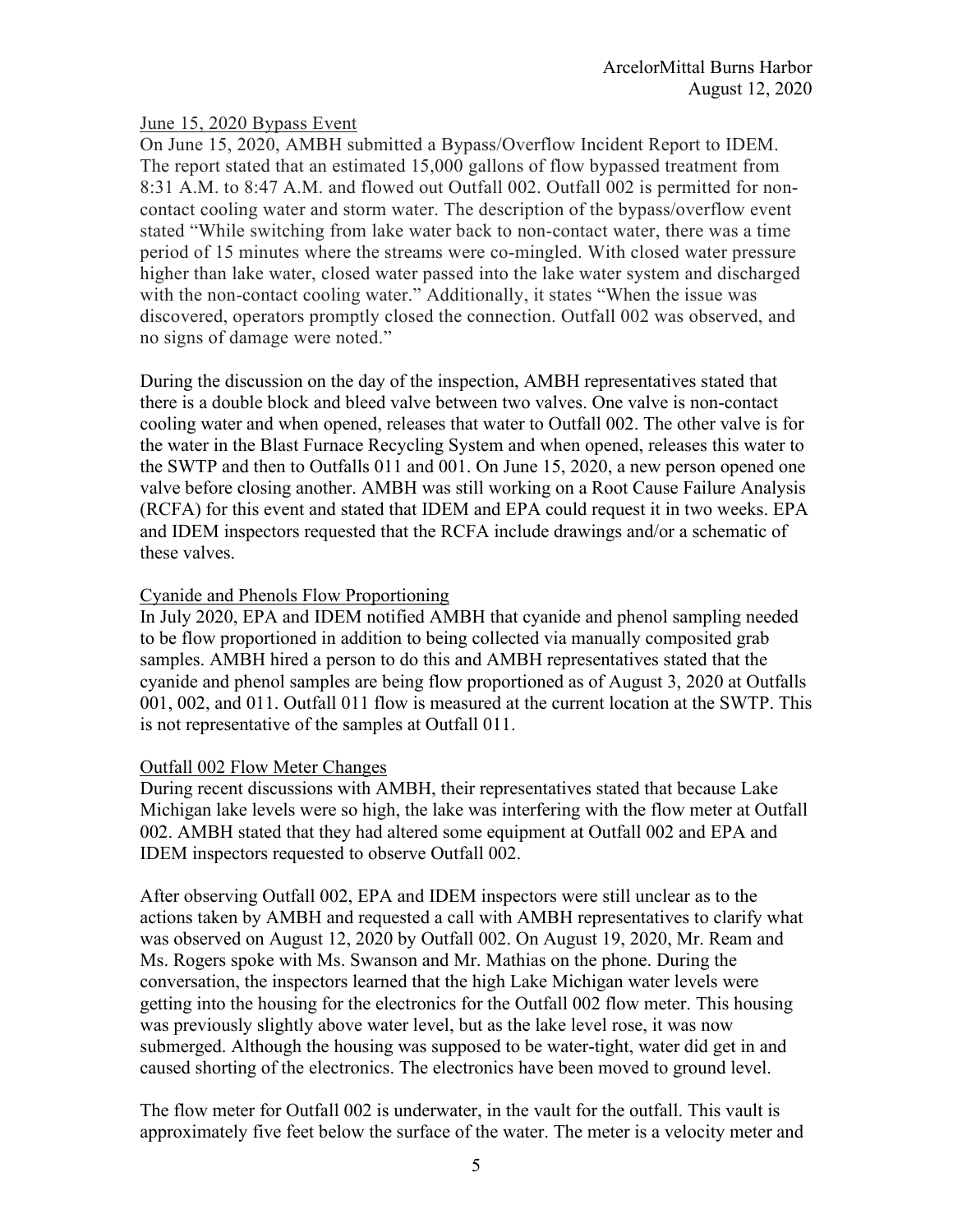with a flow rate of 1.5 feet/second, there is no chance that the lake water can impact the flow reading. A new flow meter was installed in June or early July and was switched on August 15, 2020.

Sampling for Outfall 002 is done from flow that is closer to the surface of the ground, approximately 150 feet back from the dock. After the sample location, the piping drops down approximately five feet and then flows laterally to the outfall.

Once the new flow meter has been validated, a new 5800 ISCO Auto Sampler will be installed in the sample building. The new sampler is on site. AMBH representatives stated that IDEM and EPA inspectors could ask for information on when the new sampler was installed.

## **Walkthrough of the Facility**

See Attachment A for photos taken by IDEM.

At 10:35 A.M., EPA and IDEM inspectors followed Ms. Swanson, and Ms. Casillas to Outfall 002. The inspectors observed the metal box that houses the electronics for the flow meter. EPA also observed a level sensor that is used by the ore boats that use the dock by Outfall 002. The inspectors also observed a small amount of foam at the near end of the Outfall 002 channel. The water in the channel was clear and there were fish observed in the water.

## **2.3 Closing Conference and Post-Inspection**

EPA and IDEM inspectors provided a closing conference in the conference room before going out to Outfall 002. The inspectors exited the plant at 12:15 P.M.

## **3. LIST OF DOCUMENTS RECEIVED FROM FACILITY**

No documents were received from the facility.

## **4. INFORMATION TO BE PROVIDED BY FACILITY**

- A. Dye tracer study plan.
- B. Report and data on the Phase 1 Ammonia Study of the Storm Ditch, including conclusions drawn from Phase 1 and plan for Phase 2.
- C. Toxic Reduction Evaluation Plan, due to IDEM by 90 days after toxicity was determined on May 20, 2020.

## **5. AREAS OF CONCERN**

- A. The Storm Ditch is providing additional ammonia to the wastestream even though that flow should only consist of non-contact cooling water and storm water.
- B. The failure of the WET Test two times shows chronic toxicity of the flow from Outfall 001. The level of chronic toxicity was 1052% over permit limit for the May 4 through May 8, 2020 sampling and 2050% over permit limit for confirmation sampling done from May 31 through June 5, 2020.